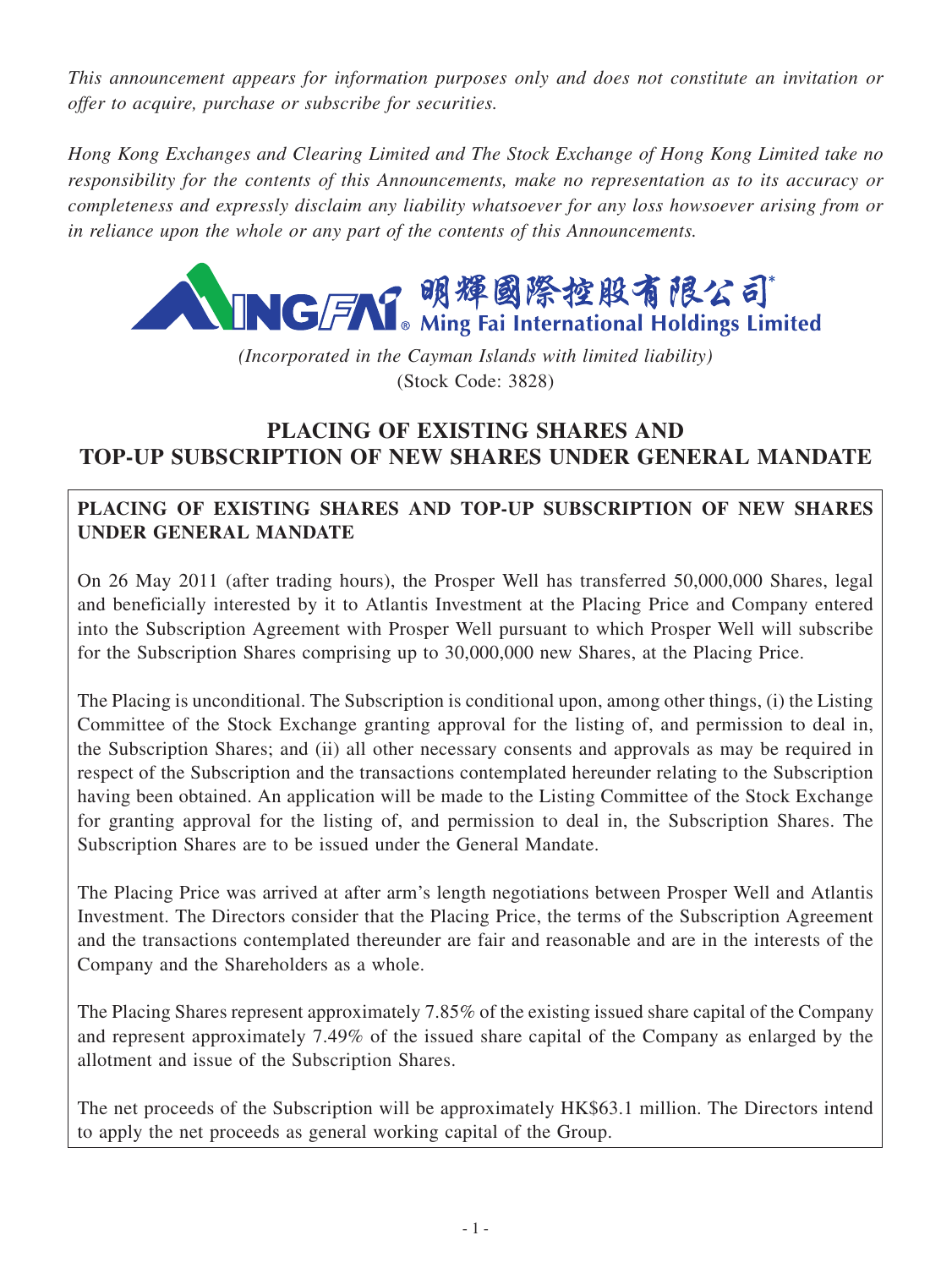# **PLACING OF EXISTING SHARES AND TOP-UP SUBSCRIPTION OF NEW SHARES UNDER GENERAL MANDATE**

#### **THE SUBSCRIPTION AGREEMENT**

**Date:** 26 May 2011

**Parties:** (1) Issuer: the Company

(2) Subscriber: Prosper Well

Pursuant to the Subscription Agreement, Prosper Well will subscribe for the Subscription Shares comprising up to 30,000,000 new Shares, at the Placing Price.

## **A. THE PLACING**

#### **Information on Prosper Well**

Prosper Well is a substantial Shareholder (as defined under the Listing Rules) and is the beneficial owner of 185,166,600 Shares, which represent approximately 29.06% of the existing issued share capital of the Company as at the date of this announcement. As such, Prosper Well is also a connected person. The entire issued share capital of Prosper Well is owned by Mr. Ching, an executive Director, a substantial Shareholder and chairman of the Company.

#### **Information on Atlantis Investment**

The Placing Shares has been transferred by Prosper Well to Atlantis Investment on 26 May 2011 (after trading hours), who and whose ultimate beneficial owners are Independent Third Parties. Atlantis Investment will not become a substantial Shareholder immediately after completion of the Placing and the Subscription.

#### **Number of Placing Shares**

The number of Placing Shares is 50,000,000 Shares. The Placing Shares represent approximately 7.85% of the existing issued share capital of the Company and approximately 7.49% of the issued share capital of the Company as enlarged by the allotment and issue of the Subscription Shares.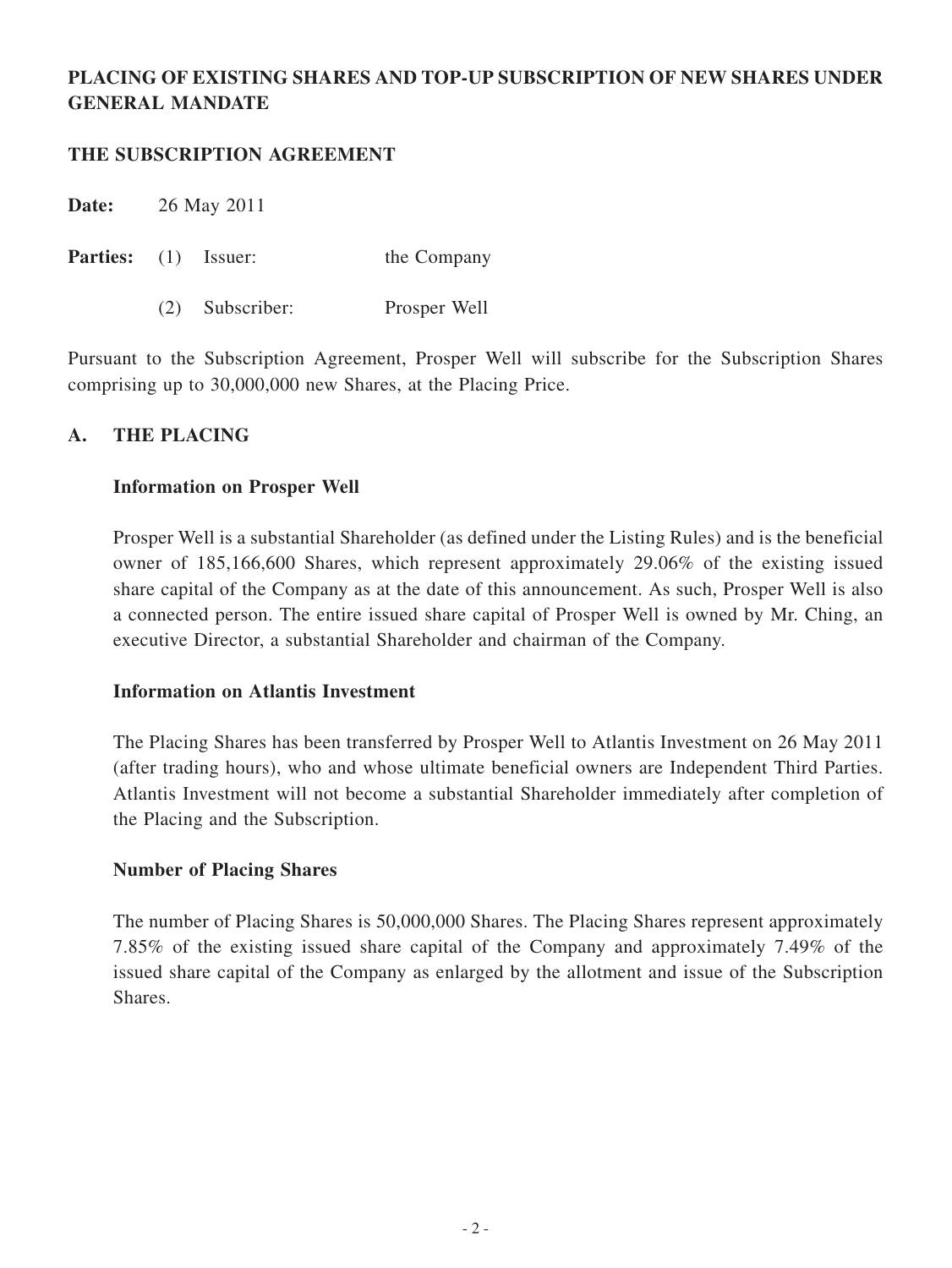# **Placing Price**

The Placing Price represents:

- (i) a discount of approximately 8.45% of the closing price of HK\$2.32 per Share as quoted on the Stock Exchange on 26 May 2011, being the date of entering into the Subscription Agreement;
- (ii) a discount of approximately 9.54% of the average closing price of HK\$2.348 per Share as quoted on the Stock Exchange for the last five trading days immediately prior to 26 May 2011; and
- (iii) a premium of approximately 38.82% over the latest published audited net asset value per Share of approximately HK\$1.53 as shown in the Group's audited consolidated financial statements for the financial year ended 31 December 2010 (on the basis of 637,130,293 total existing issued Shares as at the date of this announcement).

The Placing Price was arrived at after arm's length negotiations between Prosper Well and Atlantis Investment having considered the market condition and potential business opportunity between the Company and Atlantis Investment. The Directors consider that the Placing Price and the terms of the Subscription Agreement are fair and reasonable and are in the interests of the Company and the Shareholders as a whole.

## **Rights**

The Placing Shares has been sold free from all liens, charges and encumbrances and together with the rights attaching to them, including the right to receive all dividends declared, made or paid after the date of the completion of the Placing.

## **Conditions of the Placing**

The Placing is unconditional.

#### **Completion**

Completion of the Placing has been taken place on the date of the Subscription Agreement.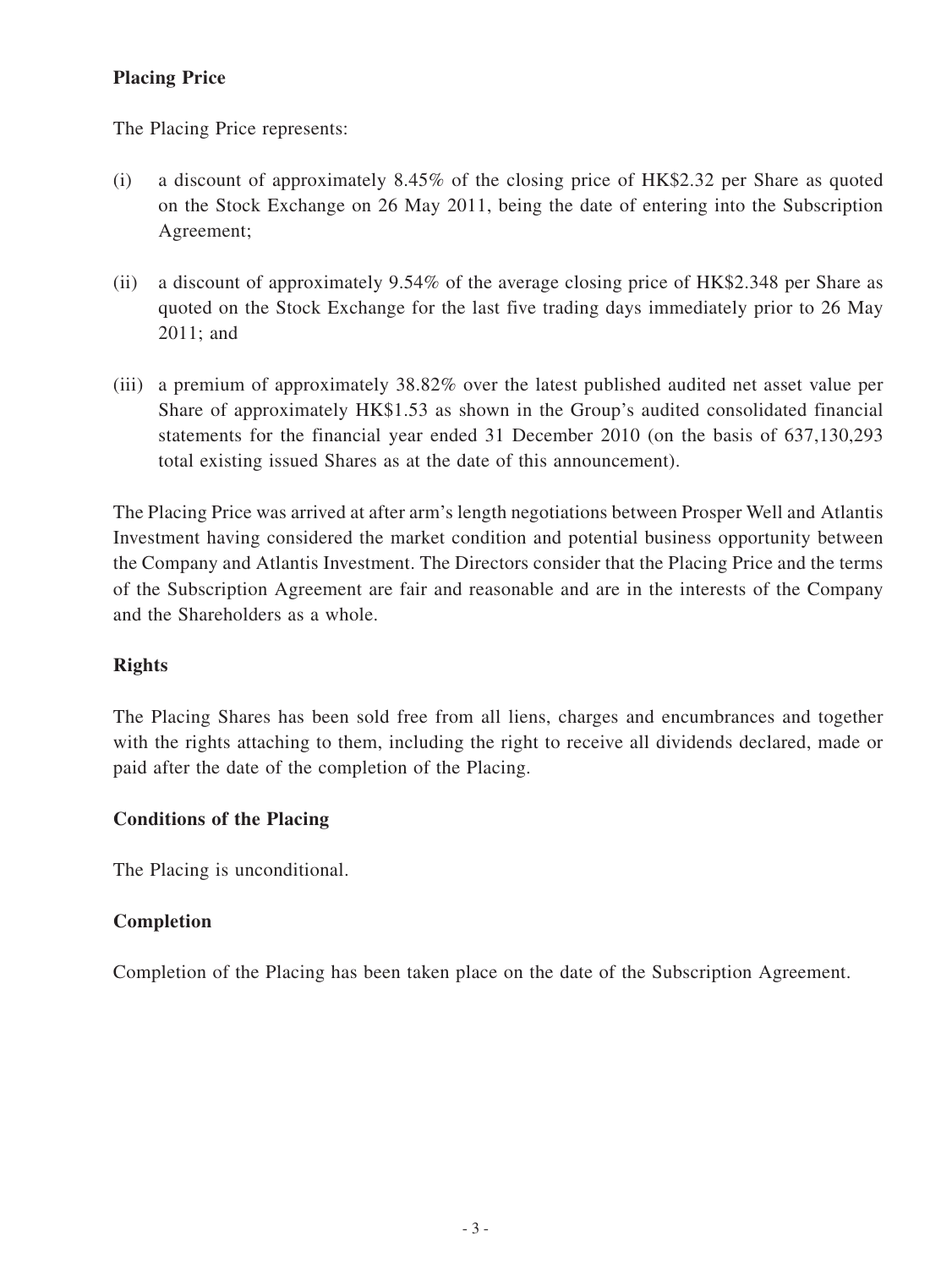#### **B. THE SUBSCRIPTION**

## **The issuer**

The Company

#### **Prosper Well**

Prosper Well is a substantial shareholder (as defined under the Listing Rules) of the Company and is the beneficial owner of 185,166,600 Shares, which represent approximately 29.06% of the existing issued share capital of the Company as at the date of this announcement. As such, Prosper Well is also a connected person. The entire issued share capital of Prosper Well is owned by Mr. Ching, an executive Director, a substantial Shareholder and chairman of the Company.

#### **Number of Subscription Shares**

Immediately after completion of the Placing, the shareholding of Prosper Well will be reduced to 135,166,600 Shares, representing approximately 21.21% of the existing issued share capital of the Company before completion of the Subscription. The Subscription will then increase the shareholding of Prosper Well to 165,166,600 Shares, representing approximately 24.76% of the issued share capital of the Company as enlarged by the allotment and issue of the Subscription Shares.

#### **Subscription Price**

The subscription price is HK\$2.124 per Subscription Share, which is equivalent to the Placing Price. In line with the market practice, the Company will bear all costs and expenses of the Subscription and will reimburse Prosper Well all costs and expenses incurred by Prosper Well in respect of the Placing and the Subscription (except for the 20,000,000 Shares placed to Atlantis Investment by Prosper Well) because it is the fund raising conducted by the Company. Based on the estimated expenses for the Placing and the Subscription, the net subscription price is approximately HK\$2.1 per Share.

The aggregate nominal value of the Subscription Shares is HK\$300,000.

## **Rights**

The Subscription Shares, when allotted and issued, will rank equally in all respects among themselves and with the Shares in issue on the date of allotment and issue of the Subscription Shares.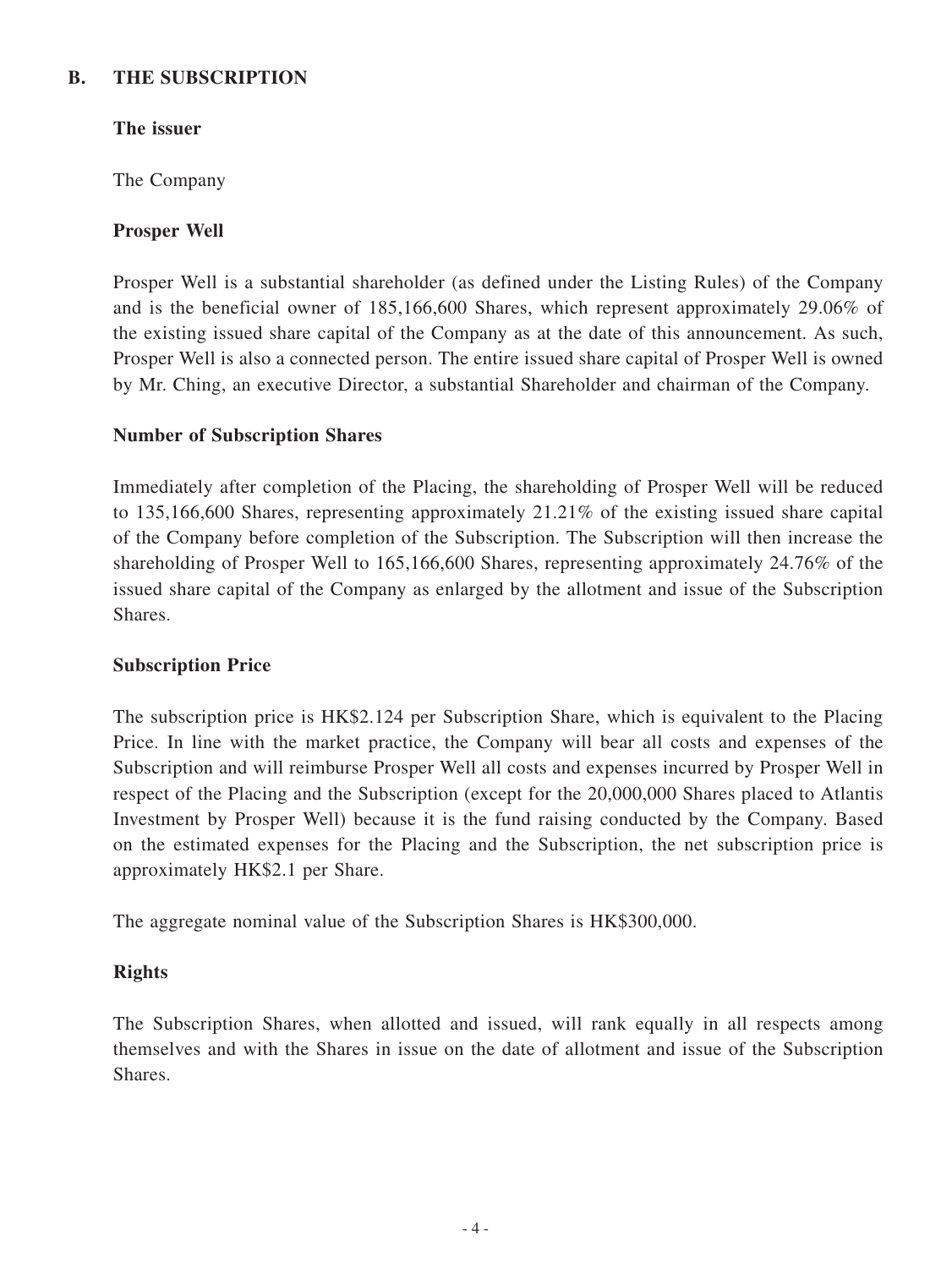## **Mandate to issue the Subscription Shares**

The Subscription Shares will be allotted and issued under the General Mandate. Under the General Mandate, up to 127,426,058 Shares may be issued by the Company. As at the date of this announcement, the General Mandate has not been utilised.

#### **Conditions of the Subscription**

The Subscription is conditional upon the following conditions having been fulfilled by 7 June 2011 (or such later date as may be agreed between the Company and Prosper Well):

- (1) the Listing Committee of the Stock Exchange granting approval for the listing of, and permission to deal in the Subscription Shares; and
- (2) all other necessary consents and approvals as may be required in respect of the Subscription and the transactions contemplated hereunder relating to the Subscription having been obtained.

In the event that the conditions of the Subscription are not fulfilled in full by the date stipulated, neither the Company nor Prosper Well shall have any obligations and liabilities under the Subscription and thereafter neither party shall have any obligations and liabilities towards each other hereunder save for any antecedent breaches of the terms hereof.

#### **Completion of the Subscription**

Completion of the Subscription will take place on the second Business Day following the fulfillment of all the conditions of the Subscription. The Subscription must be completed on or before 9 June 2011, which is within 14 days from the date of the Subscription Agreement. If the Subscription is to be completed thereafter, it will constitute a connected transaction under the Listing Rules and require compliance with all the relevant requirements under Chapter 14A of the Listing Rules, including but not limited to the issue of a separate announcement and approval of the independent Shareholders (being Shareholders other than Prosper Well, its ultimate beneficial owners and their respective associates).

## **Application for listing**

Application will be made by the Company to the Listing Committee of the Stock Exchange for the listing of, and permission to deal in, the Subscription Shares.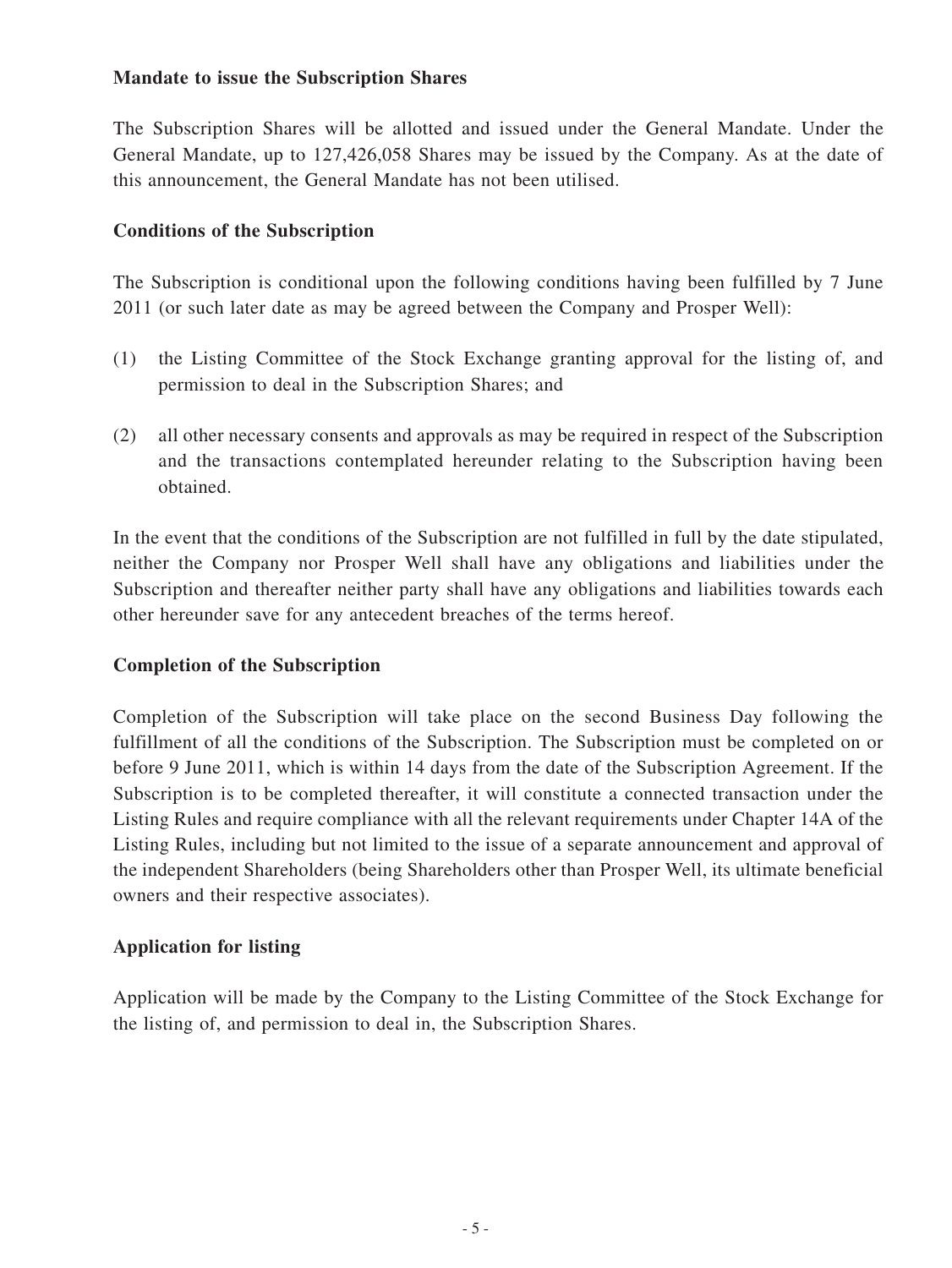### **REASONS FOR THE PLACING AND THE SUBSCRIPTION**

The Board considers that it is beneficial to the Company and the Shareholders as a whole to raise capital for the future business development of the Group by way of the Placing as it will broaden the capital and shareholder base of the Company thereby increasing the liquidity of the Shares. The gross proceeds of the Placing and the Subscription will be approximately HK\$63.7 million and the net proceeds of the Placing and the Subscription, after deduction of the related expenses of approximately HK\$600,000, will be approximately HK\$63.1 million. The Directors intend to apply the net proceeds as general working capital of the Group.

The Directors consider that the Subscription Agreement are entered into upon normal commercial terms following arm's length negotiations between the Company and Prosper Well and that the terms of the Subscription Agreement are fair and reasonable and are in the interests of the Company and the Shareholders as a whole.

## **C. FUND RAISING ACTIVITY IN PAST 12 MONTHS**

The Group did not conduct any equity fund raising activities in the past 12 months immediately preceding the date of this announcement.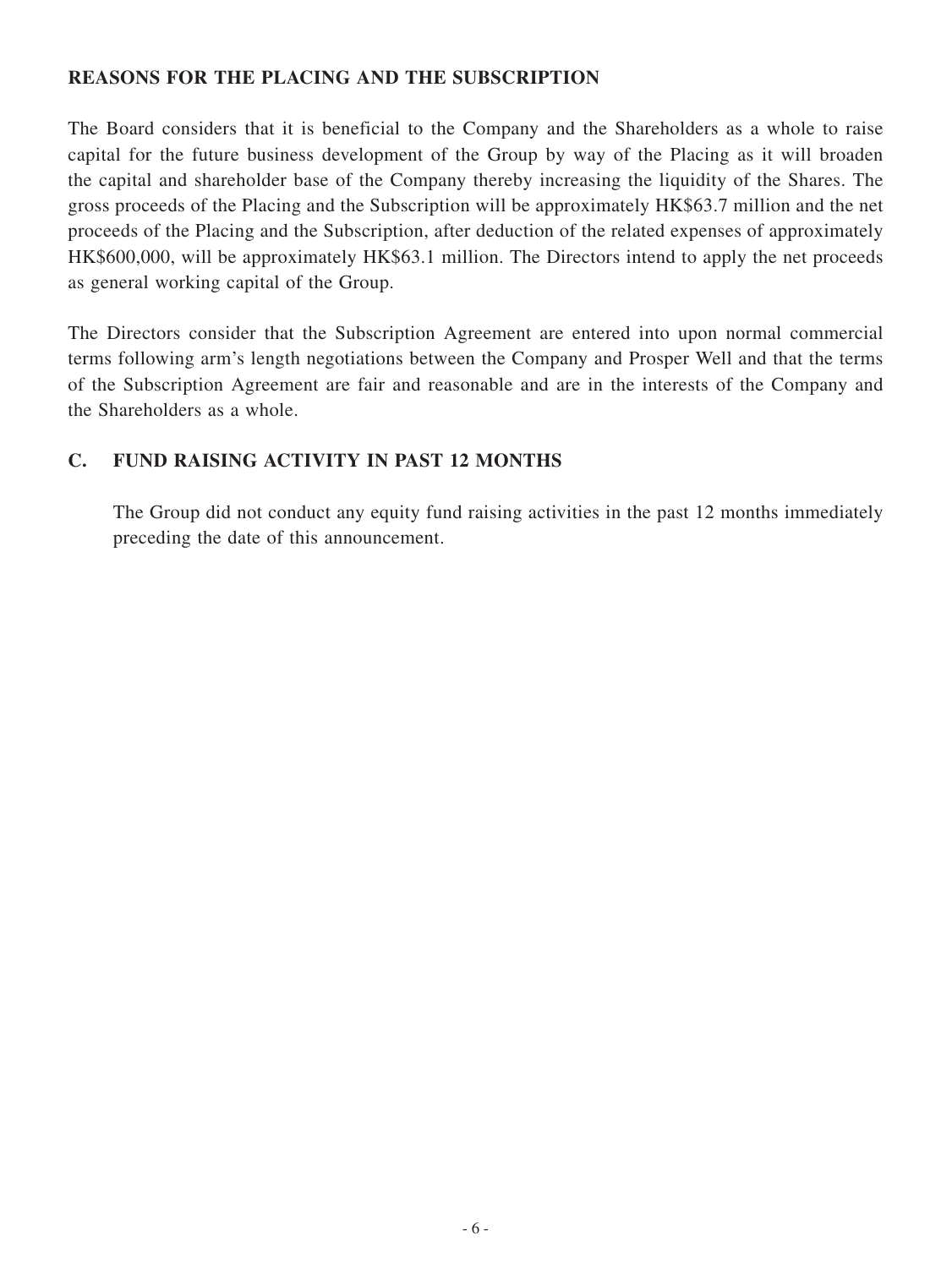## **D. CHANGES OF SHAREHOLDING STRUCTURE**

As at the date of this announcement, the Company has 637,130,293 Shares in issue. The shareholding structure of the Company before and after the full exercise of the Placing and Subscription are as follows:

The shareholding structure of the Company (i) as at the date of this announcement; (ii) immediately after completion of the Placing but prior to completion of the Subscription; and (iii) immediately after completion of the Placing and the Subscription:

| Name of<br><b>Shareholders</b>                                              | As at the<br>date of this<br>announcement |                 | <b>Immediately</b> after<br>completion of the<br>Placing but prior<br>to completion of<br>the Subscription |                 | <b>Immediately</b> after<br>completion of the<br>Placing and<br>the Subscription |                 |
|-----------------------------------------------------------------------------|-------------------------------------------|-----------------|------------------------------------------------------------------------------------------------------------|-----------------|----------------------------------------------------------------------------------|-----------------|
|                                                                             | Number of<br><b>Shares</b>                | Approx.<br>$\%$ | Number of<br><b>Shares</b>                                                                                 | Approx.<br>$\%$ | Number of<br><b>Shares</b>                                                       | Approx.<br>$\%$ |
| Mr. Ching,<br>the chairman<br>and executive<br>Director                     | 8,457,000<br>(Note 1)                     | 1.33%           | 8,457,000                                                                                                  | 1.33%           | 8,457,000                                                                        | 1.27%           |
| Prosper Well                                                                | 185,166,600<br>(Note 2)                   | 29.06%          | 135,166,600                                                                                                | 21.21%          | 165,166,600                                                                      | 24.76%          |
| Ching Chi Keung<br>and Chan Yim Ching,<br>both being<br>executive Directors | 32,499,600<br>(Note 3)                    | 5.10%           | 32,499,600                                                                                                 | 5.10%           | 32,499,600                                                                       | 4.87%           |
| Liu Zigang, an<br>executive Director                                        | 20,057,200<br>(Note 4)                    | 3.15%           | 20,057,200                                                                                                 | 3.15%           | 20,057,200                                                                       | 3.01%           |
| Lee King Hay, an<br>executive Director                                      | 1,690,000                                 | 0.27%           | 1,690,000                                                                                                  | 0.27%           | 1,690,000                                                                        | 0.25%           |
| Leung Ping Shing, an<br>executive Director                                  | 1,250,000                                 | 0.20%           | 1,250,000                                                                                                  | 0.20%           | 1,250,000                                                                        | 0.19%           |
| Public shareholders                                                         |                                           |                 |                                                                                                            |                 |                                                                                  |                 |
| Atlantis Investment                                                         |                                           |                 | 50,000,000                                                                                                 | 7.85%           | 50,000,000                                                                       | 7.49%           |
| Other public<br>shareholders                                                | 388,009,893                               | 60.90%          | 388,000,893                                                                                                | 60.90%          | 388,000,893                                                                      | 58.16%          |
| <b>Total</b>                                                                | 637, 130, 293                             | $100\%$         | 637,130,293                                                                                                | 100%            | 667, 130, 293                                                                    | 100%            |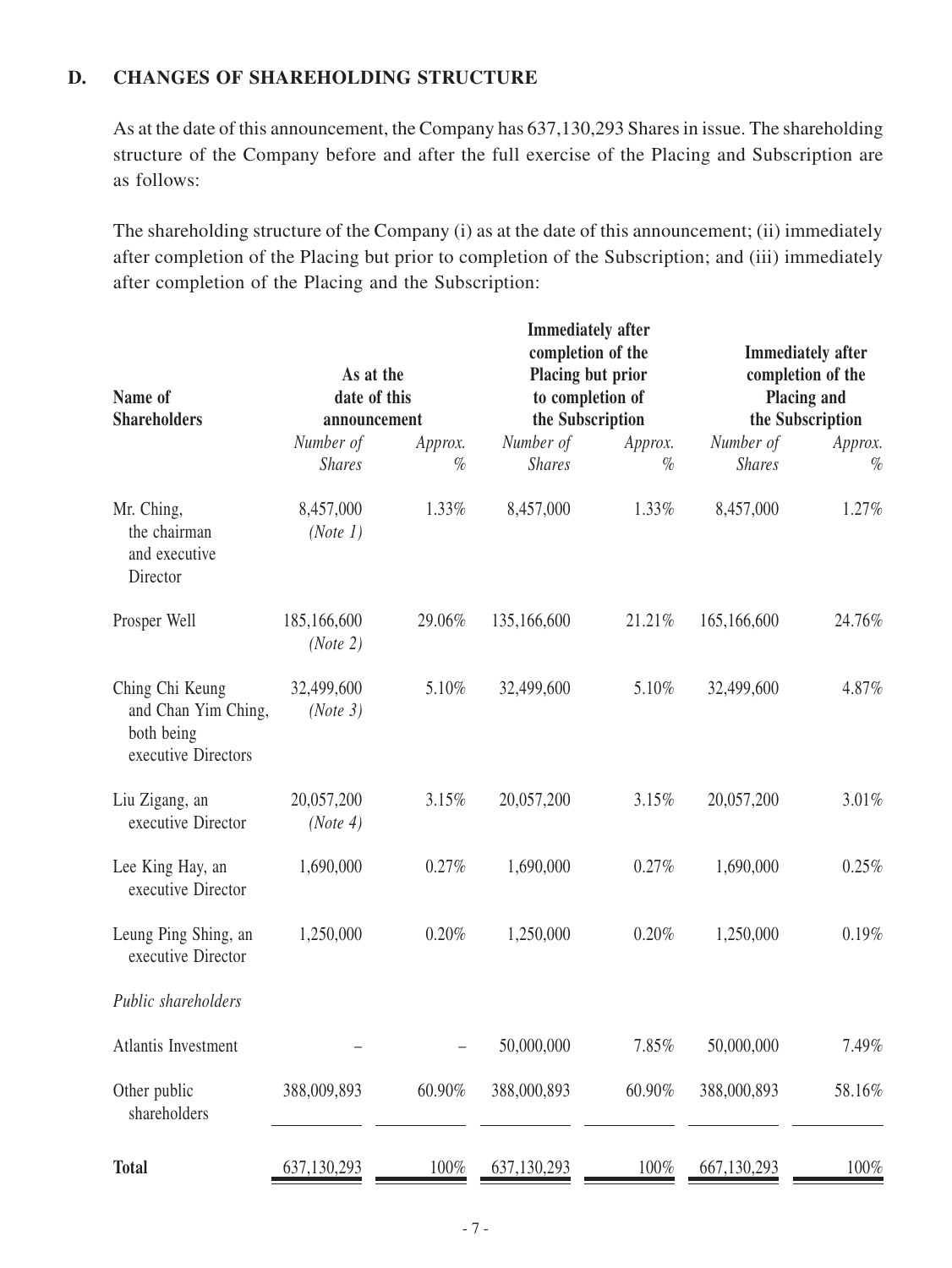#### *Note:*

- 1. 8,457,000 Shares are held by Mr. Ching as beneficial owner in his own capacity.
- 2. Prosper Well is wholly-owned by Mr. Ching. As such, Mr. Ching is deemed interested in 185,166,600 Shares, and in aggregate interested in 193,623,600 Shares.
- 3. These Shares are held by Targetwise Trading Limited, which is owned as to 50% and 50% by Mr. Ching Chi Keung and Ms. Chan Yim Ching respectively.
- 4. These Shares are held by Favour Power Limited, which is wholly owned by Mr. Liu Zigang.

#### **DEFINITIONS**

Terms or expressions used in this announcement shall, unless the context otherwise requires, have the meanings ascribed to them below:

| "Atlantis Investment" | Atlantis Investment Management (Hong Kong) Limited, an<br>institutional investor, a Independent Third Party                                                                                                                                                                         |
|-----------------------|-------------------------------------------------------------------------------------------------------------------------------------------------------------------------------------------------------------------------------------------------------------------------------------|
| "Board"               | the board of Directors                                                                                                                                                                                                                                                              |
| "Business Day"        | any day (excluding a Saturday, Sunday and public holidays)<br>on which licensed banks in Hong Kong are generally open for<br>business throughout their normal business hours                                                                                                        |
| "Company"             | Ming Fai International Holdings Limited, a company incorporated<br>in the Cayman Islands with limited liability, the Shares of which<br>are listed on the Stock Exchange                                                                                                            |
| "connected persons"   | has the meanings as ascribed thereto under the Listing Rules                                                                                                                                                                                                                        |
| "Directors"           | the directors of the Company                                                                                                                                                                                                                                                        |
| "General Mandate"     | the general mandate granted to the Directors by the Shareholders<br>pursuant to an ordinary resolution passed at the annual general<br>meeting of the Company held on 12 May 2011, pursuant to<br>which a maximum of 127,426,058 new Shares might fall to be<br>allotted and issued |
| "Group"               | the Company and its subsidiaries                                                                                                                                                                                                                                                    |
| "Hong Kong"           | the Hong Kong Special Administrative Region of the People's<br>Republic of China                                                                                                                                                                                                    |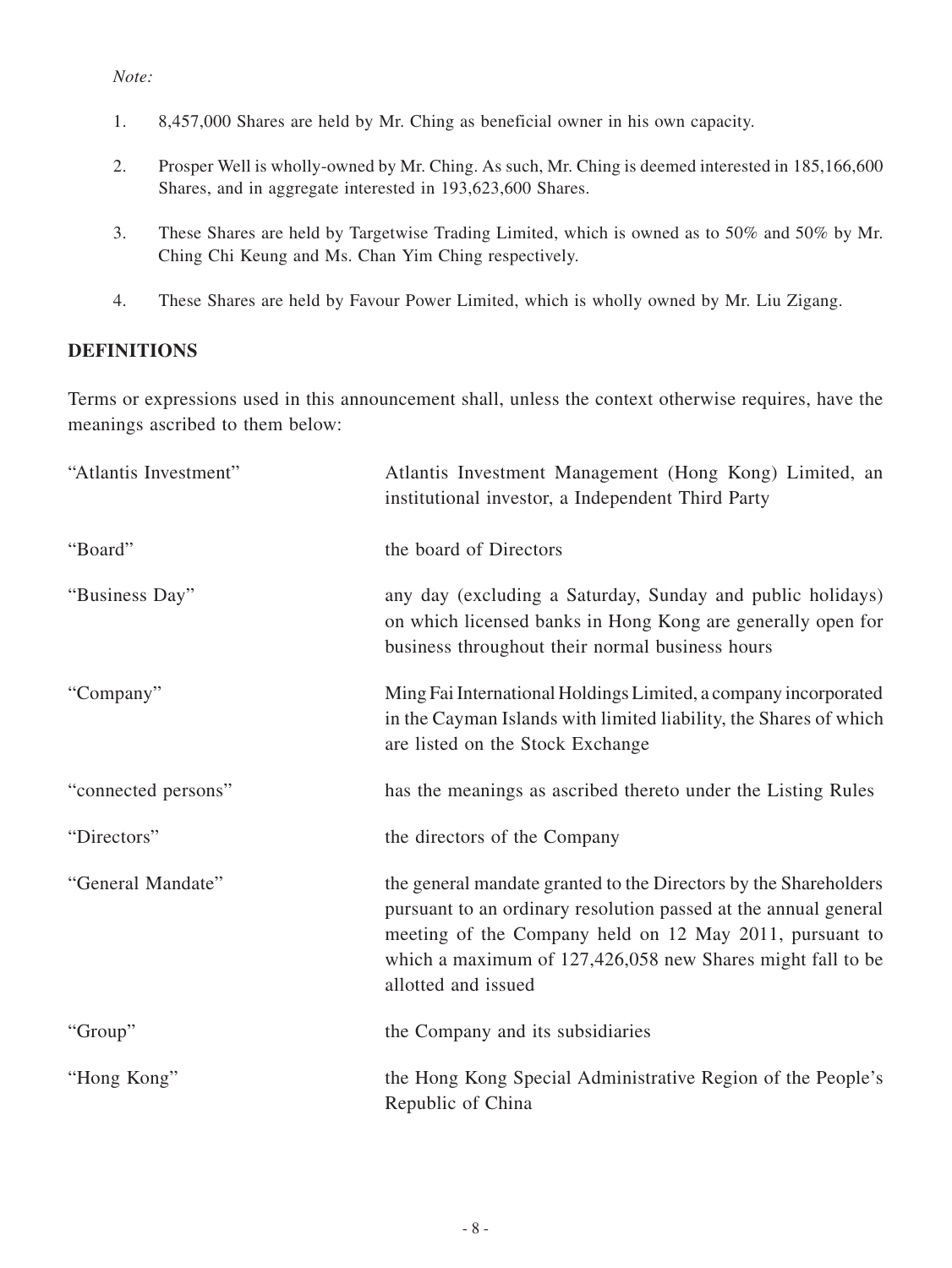| "Independent Third Party(ies)" | independent third parties who are not connected person(s) (as<br>defined in the Listing Rules) of the Company and are independent<br>of and not connected with the Company and its directors, chief<br>executive, and substantial shareholders of the Company or any<br>of its subsidiaries or their respective associates |
|--------------------------------|----------------------------------------------------------------------------------------------------------------------------------------------------------------------------------------------------------------------------------------------------------------------------------------------------------------------------|
| "Listing Rules"                | the Rules Governing the Listing of Securities on the Stock<br>Exchange                                                                                                                                                                                                                                                     |
| "Mr. Ching"                    | Mr. Ching Chi Fai, an executive Director, the chairman of the<br>Company and a substantial Shareholder, who is interested in<br>approximately 30.39% of the entire issued share capital of the<br>Company as at the date hereof, and a connected person of the<br>Company, he is the sole beneficial owner of Prosper Well |
| "Placing"                      | the placing of the Placing Shares by Prosper Well to Atlantis<br>Investment                                                                                                                                                                                                                                                |
| "Placing Price"                | the placing price of HK\$2.124 per Placing Share, for the<br>Placing                                                                                                                                                                                                                                                       |
| "Placing Shares"               | 50,000,000 Shares which are beneficially owned by Prosper<br>Well and has been placed to Atlantis Investment on 26 May<br>2011                                                                                                                                                                                             |
| "Prosper Well"                 | Prosper Well International Limited, a substantial Shareholder,<br>its ultimate beneficial owner is Mr. Ching                                                                                                                                                                                                               |
| "Share $(s)$ "                 | ordinary share(s) of $HK$0.01$ each in the capital of the<br>Company                                                                                                                                                                                                                                                       |
| "Shareholders"                 | holders of the issued Shares                                                                                                                                                                                                                                                                                               |
| "Stock Exchange"               | The Stock Exchange of Hong Kong Limited                                                                                                                                                                                                                                                                                    |
| "Subscription"                 | the subscription for the Subscription Shares by Prosper Well<br>pursuant to the Subscription Agreement                                                                                                                                                                                                                     |
| "Subscription Agreement"       | the subscription agreement dated 26 May 2011 and entered<br>into between the Company and Prosper Well in respect of the<br>Subscription                                                                                                                                                                                    |
| "Subscription Shares"          | 30,000,000 new Shares for which Prosper Well has conditionally<br>agreed to subscribe pursuant to the Subscription Agreement                                                                                                                                                                                               |